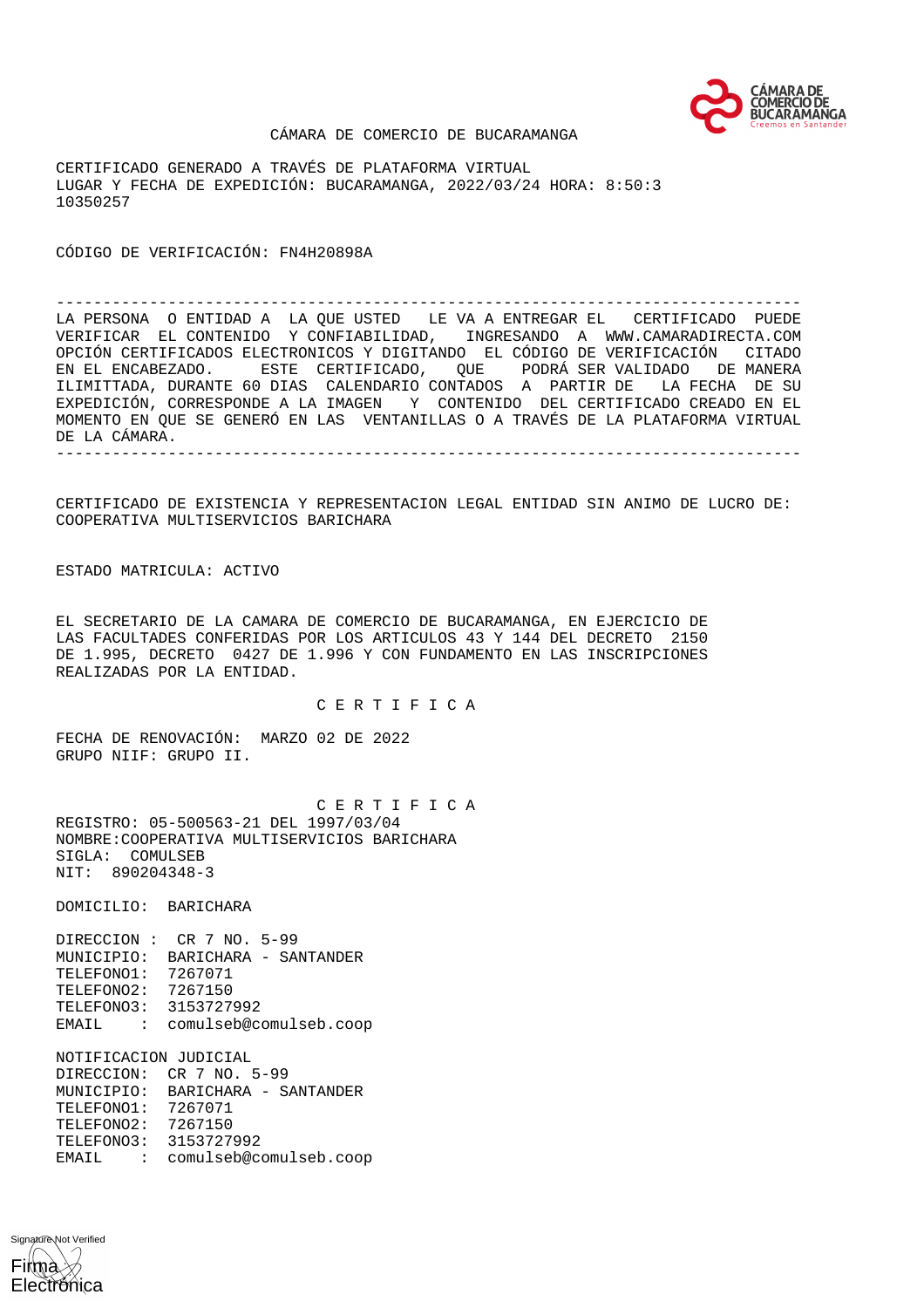QUE POR CERTIFICADO DE EXISTENCIA No 0645 DE FECHA 1965/12/22 DE LA DEPARTAMENTO ADMINISTRATIVO NAL. DE COOPERATIVAS DE BUCARAMANGA INSCRITA EN ESTA CAMARA DE COMERCIO EL 1997/03/04 BAJO EL No 693 DEL LIBRO 1, SE REGISTRO LA ENTIDAD SIN ANIMO DE LUCRO DENOMINADA COOPERATIVA MULTISERVICIOS BARICHARA LTDA SIGLA: COMULSEB.-

C E R T I F I C A

EN VIRTUD DE LA RESOLUCION NO. 0198 DE 23-05-2.000 INSCRITA EN ESTA CAMARA DE COMERCIO EL 27-06-2.000, CONSTA: LA SUPERINTENDENCIA DE ECONOMIA SOLIDARIA AUTO RIZA A LA COOPERATIVA PARA EJERCER LA ACTIVIDAD FINANCIERA.

C E R T I F I C A

QUE POR ACTA NRO. 056 DEL 2017/08/05 DE ASAMBLEA EXTRAORDINARIA DE DELEGADOS, INSCRITA EN ESTA CÁMARA DE COMERCIO EL 2018/06/29 BAJO EL NRO. 8181 DEL LIBRO 3, CONSTA CAMBIO DENOMINACIÓN SOCIAL A: COOPERATIVA MULTISERVICIOS BARICHARA SIGLA "COMULSEB".

 C E R T I F I C A QUE POR ACTA NO. 058 DE FECHA 2018/11/03 DE ASAMBLEA EXTRAORDINARIA DE DELEGADOS, INSCRITA EN ESTA CAMARA DE COMERCIO EL 2019/01/04, BAJO EL NO. 8402 DEL LIBRO 3, CONSTA: CAMBIO DE RAZON SOCIAL A: COOPERATIVA MULTISERVICIOS BARICHARA SIGLA: COMULSEB.

|                 |            |        |                        |       | CERTIFICA                                                                   |            |           |
|-----------------|------------|--------|------------------------|-------|-----------------------------------------------------------------------------|------------|-----------|
|                 |            |        |                        |       | QUE DICHA SOCIEDAD/ENTIDAD HA SIDO REFORMADA POR LOS SIGUIENTES DOCUMENTOS: |            |           |
|                 | DOCUMENTO  | NUMERO |                        | FECHA | ENTIDAD                                                                     | CIUDAD     | INSCRIPC. |
| <b>ACTA</b>     |            |        |                        |       |                                                                             |            |           |
| 37              |            |        | 2000/03/25 ASAMBLEA    |       | BARICHARA                                                                   | 2000/05/29 |           |
| ESCRIT. PUBLICA |            |        |                        |       |                                                                             |            |           |
| 199             |            |        |                        |       | 2000/06/15 NOTARIA UNIC BARICHARA                                           | 2000/06/23 |           |
| ACTA            |            |        |                        |       |                                                                             |            |           |
| 039             |            |        | 2002/03/23 ASAMBLEA    |       | BARICHARA                                                                   | 2002/07/02 |           |
| ACTA            |            |        |                        |       |                                                                             |            |           |
| 040             | 2003/03/29 |        |                        |       | BARICHARA                                                                   | 2003/08/22 |           |
| ACTA            |            |        |                        |       |                                                                             |            |           |
| 041             |            |        | 2004/03/27 ASAMBLEA DE |       | BARICHARA                                                                   | 2004/10/11 |           |
| ACTA            |            |        |                        |       |                                                                             |            |           |
| 043             |            |        |                        |       | 2006/03/04 ASAMBLEA GEN BARICHARA                                           | 2006/04/17 |           |
| ACTA            |            |        |                        |       |                                                                             |            |           |
| 045             |            |        |                        |       | 2008/03/29 ASAMBLEA GEN BARICHARA                                           | 2008/06/20 |           |
| ACTA            |            |        |                        |       |                                                                             |            |           |
| 046             |            |        | 2009/03/28 ASAMBLEA DE |       | BARICHARA                                                                   | 2009/04/29 |           |
| ACTA            |            |        |                        |       |                                                                             |            |           |
| 047             |            |        | 2010/03/27 ASAMBLEA DE |       | BARICHARA                                                                   | 2010/04/29 |           |
| <b>ACTA</b>     |            |        |                        |       |                                                                             |            |           |
| 048             |            |        | 2011/03/26 ASAMBLEA DE |       | BARICHARA                                                                   | 2011/05/03 |           |
| <b>ACTA</b>     |            |        |                        |       |                                                                             |            |           |
| 049             |            |        | 2012/03/31 ASAMBLEA DE |       | BARICHARA                                                                   | 2012/05/04 |           |
| ACTA            |            |        |                        |       |                                                                             |            |           |
| 050             |            |        |                        |       | 2013/03/16 ASAMBLEA GRA BARICHARA                                           | 2013/09/03 |           |
| ACTA            |            |        |                        |       |                                                                             |            |           |
| 052             |            |        | 2014/03/29 ASAMBLEA DE |       | BARICHARA                                                                   | 2014/09/10 |           |
| <b>ACTA</b>     |            |        |                        |       |                                                                             |            |           |
|                 |            |        |                        |       | 2013/11/30 ASAMBLEA EXT BARICHARA                                           | 2014/09/10 |           |
| <b>ACTA</b>     |            |        |                        |       |                                                                             |            |           |
| 053             |            |        | 2015/03/28 ASAMBLEA DE |       | BARICHARA                                                                   | 2015/07/01 |           |
| <b>ACTA</b>     |            |        |                        |       |                                                                             |            |           |
| 054             |            |        | 2016/03/12 ASAMBLEA DE |       | BARICHARA                                                                   | 2016/05/17 |           |
| ACTA            |            |        |                        |       |                                                                             |            |           |
| 055             |            |        |                        |       | 2017/03/18 ASAMBLEA GEN BARICHARA                                           | 2017/05/19 |           |
| ACTA            |            |        |                        |       |                                                                             |            |           |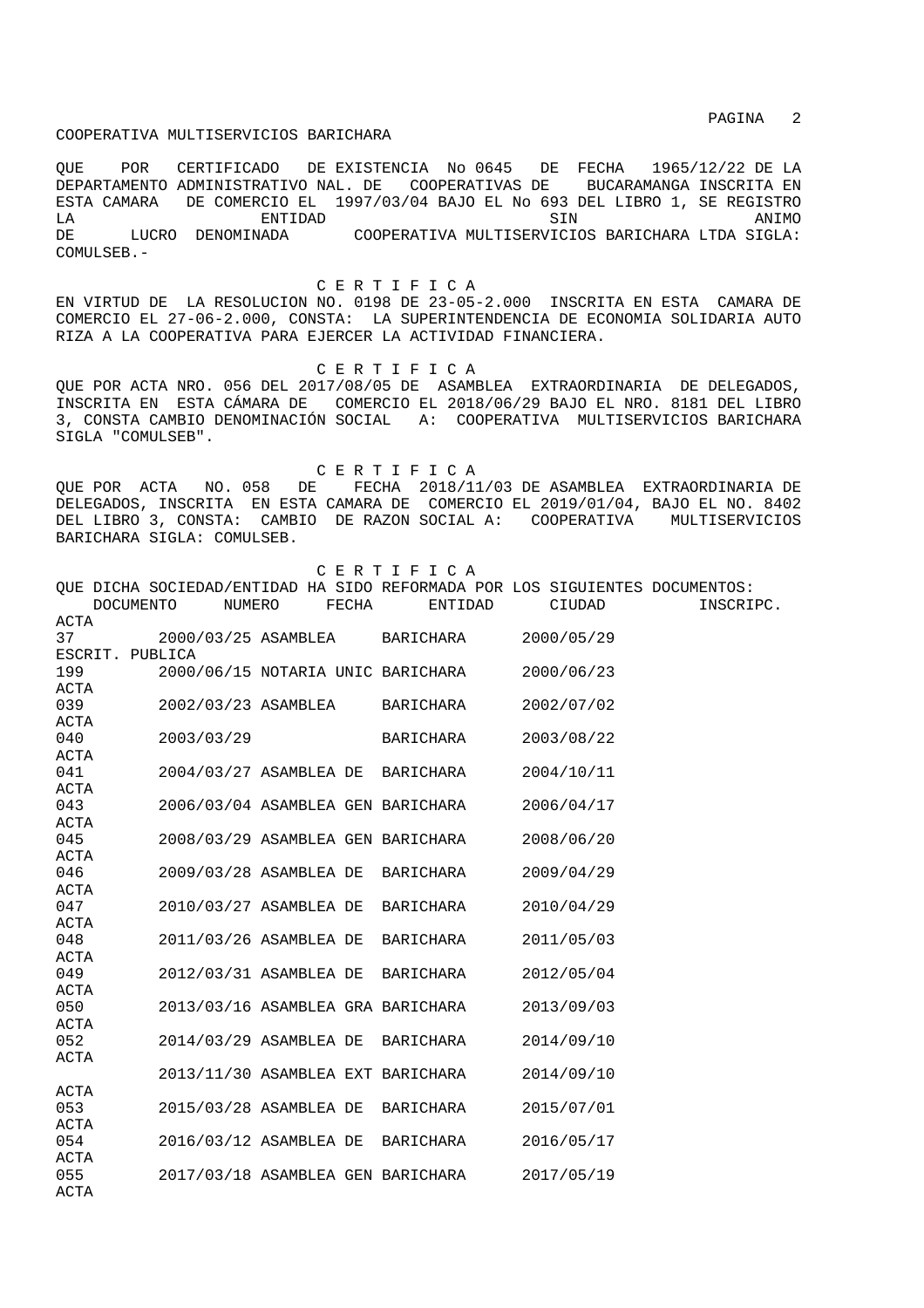| 056         | 2017/08/05 ASAMBLEA EXT BARICHARA |  | 2018/06/29 |
|-------------|-----------------------------------|--|------------|
| ACTA<br>058 | 2018/11/03 ASAMBLEA EXT BARICHARA |  | 2019/01/04 |

C E R T I F I C A

# VIGENCIA ES: INDEFINIDA

C E R T I F I C A<br>OBJETO SOCIAL: OUE POR ACTA NO. 058 DE OBJETO SOCIAL: QUE POR ACTA NO. 058 DE FECHA 2018/11/03 DE ASAMBLEA EXTRAORDINARIA DE DELEGADOS, ANTES CITADA, CONSTA: REFORMA ESTATUTOS, ARTÍCULO 6. OBJETO SOCIAL: COMULSEB TENDRÁ COMO OBJETO GENERAL DEL ACUERDO COOPERATIVO, EL DESARROLLO DE LA ACTIVIDAD DE AHORRO Y CRÉDITO CON SUS ASOCIADOS Y A TRAVÉS DE ELLA FOMENTAR LA PRODUCCIÓN AGROPECUARIA; FOMENTAR EL AHORRO, OFRECER SOLUCIONES CREDITICIAS A SUS ASOCIADOS Y PROCURAR EN GENERAL LA PRESTACIÓN DE DIVERSOS SERVICIOS, ACTIVIDADES Y PLANES TENDIENTES A SATISFACER NECESIDADES PERSONALES Y FAMILIARES DE LOS ASOCIADOS Y DESARROLLAR CUALQUIER OTRA ACTIVIDAD COMPLEMENTARIA DE LAS ANTERIORES QUE NO IMPLIQUE VIOLACIÓN DE LA LEGISLACIÓN DE LA REPÚBLICA DE COLOMBIA Y DEL PRESENTE ESTATUTO, ACTUANDO CON BASE PRINCIPAL EN EL ESFUERZO PROPIO MEDIANTE LA APLICACIÓN Y LA PRÁCTICA DE PRINCIPIOS Y MÉTODOS COOPERATIVOS A TRAVÉS DE UNA EFICIENTE ADMINISTRACIÓN, REALIZANDO OPERACIONES CON RECURSOS LÍCITOS DE SUS ASOCIADOS Y USUARIOS; SUS OPERACIONES SE AJUSTARÁN A LO REGULADO POR EL ESTADO Y A LO DISPUESTO POR LA ENTIDAD ESTATAL DE INSPECCIÓN, CONTROL Y VIGILANCIA. PARA EL LOGRO DEL OBJETO SOCIAL, COMULSEB, EN SU CONDICIÓN DE COOPERATIVA ESPECIALIZADA DE AHORRO Y CRÉDITO REALIZARÁ TODAS AQUELLAS ACTIVIDADES AUTORIZADAS A ESTA CLASE DE COOPERATIVAS. EN CUMPLIMIENTO DE SU OBJETO SOCIAL, COMULSEB PODRÁ EFECTUAR DESCUENTOS POR NÓMINA Y SUSCRIBIR ACUERDOS O CONVENIOS DE LIBRANZA CON EMPLEADORES O ENTIDADES PAGADORAS, DE NATURALEZA PÚBLICA O PRIVADA, ASÍ COMO ACEPTAR QUE SUS ASOCIADOS ATIENDAN LAS OBLIGACIONES CON LA COOPERATIVA A TRAVÉS DEL SISTEMA DE LIBRANZAS. IGUALMENTE, PODRÁ ACORDAR OTROS MECANISMOS DE RECAUDO Y ACTUAR COMO ENTIDAD OPERADORA DE LIBRANZAS. LOS RECURSOS DE COMULSEB TENDRÁN ORIGEN LÍCITO; CON EL FIN DE GARANTIZARLO SE IMPLEMENTARÁN LOS MECANISMOS IDÓNEOS ORIENTADOS A PREVENIR, CONTROLAR, DETECTAR Y EVITAR EL INGRESO A LA COOPERATIVA DE RECURSOS DE ORIGEN ILÍCITO. PARA EL LOGRO DE SU OBJETO SOCIAL, COMULSEB PODRÁ ADELANTAR LAS SIGUIENTES ACTIVIDADES: 1. CAPTAR AHORRO A TRAVÉS DE DEPÓSITOS A LA VISTA, A TÉRMINO, MEDIANTE LA EXPEDICIÓN DE CDAT, O CONTRACTUAL. 2. OTORGAR CRÉDITOS. 3. SER OPERADOR DE LIBRANZA. 4. NEGOCIAR TÍTULOS EMITIDOS POR TERCEROS DISTINTOS A SU GERENTE, DIRECTORES Y EMPLEADOS. 5. CELEBRAR CONTRATOS DE APERTURA DE CRÉDITO. 6. COMPRAR Y VENDER TÍTULOS REPRESENTATIVOS DE OBLIGACIONES EMITIDAS POR ENTIDADES DE DERECHO PÚBLICO DE CUALQUIER ORDEN. 7. EFECTUAR OPERACIONES DE COMPRA DE CARTERA O FACTORING SOBRE TODA CLASE DE TÍTULOS. 8. EMITIR BONOS. 9. REALIZAR OPERACIONES DE COLOCACIÓN DE EXCEDENTES DE TESORERÍA, EN ENTIDADES DEBIDAMENTE AUTORIZADAS PARA TAL EFECTO. 10. CELEBRAR CONVENIOS DENTRO DE LAS DISPOSICIONES LEGALES PARA LA PRESTACIÓN DE OTROS SERVICIOS, ESPECIALMENTE AQUELLOS CELEBRADOS CON LOS ESTABLECIMIENTOS BANCARIOS PARA EL USO DE CUENTAS CORRIENTES, EXPEDICIÓN DE TARJETAS DÉBITO Y CRÉDITO, OPERACIONES VÍA TRASLADO ELECTRÓNICO DE DINERO Y DEMÁS SERVICIOS CONEXOS. 11. INTERMEDIAR RECURSOS DE REDESCUENTO. 12. FINANCIAR EL DESARROLLO DE PLANES DE VIVIENDA DENTRO DE LOS MARCOS FIJADOS POR LA LEY. 13. CON RECURSOS DE LOS FONDOS SOCIALES ADELANTAR PROGRAMAS DE SEGURIDAD SOCIAL, RECREACIÓN Y BIENESTAR EN GENERAL PARA SUS ASOCIADOS Y FAMILIARES. 14. CELEBRAR CONVENIOS Y CONTRATOS CON ENTIDADES PÚBLICAS O PRIVADAS DEL ORDEN NACIONAL E INTERNACIONAL, DENTRO DE LAS DISPOSICIONES LEGALES, PARA DESARROLLAR ACTIVIDADES QUE CONTRIBUYAN AL MEJORAMIENTO ECONÓMICO, SOCIAL Y CULTURAL DE SUS ASOCIADOS Y DE LAS COMUNIDADES DONDE TENGA AGENCIAS, SUCURSALES, PUNTOS DE INFORMACIÓN O EXTENSIONES DE CAJA. 15. EJECUTAR INVERSIONES PRODUCTIVAS PERMITIDAS A LAS COOPERATIVAS DE AHORRO Y CRÉDITO QUE ASEGUREN LA RENTABILIDAD DEL CAPITAL Y EL DESARROLLO DE LA COOPERATIVA. 16. CONTRATAR SEGUROS QUE AMPAREN Y PROTEJAN LOS APORTES, AHORROS, ACTIVOS Y CRÉDITOS QUE MANTENGA, OTORGUE O RECIBA LA COOPERATIVA. 17. PROMOVER LA CONFORMACIÓN E INTEGRACIÓN CON ENTIDADES, PREFERENTEMENTE DEL SECTOR SOLIDARIO, CON EL FIN DE DESARROLLAR SU OBJETO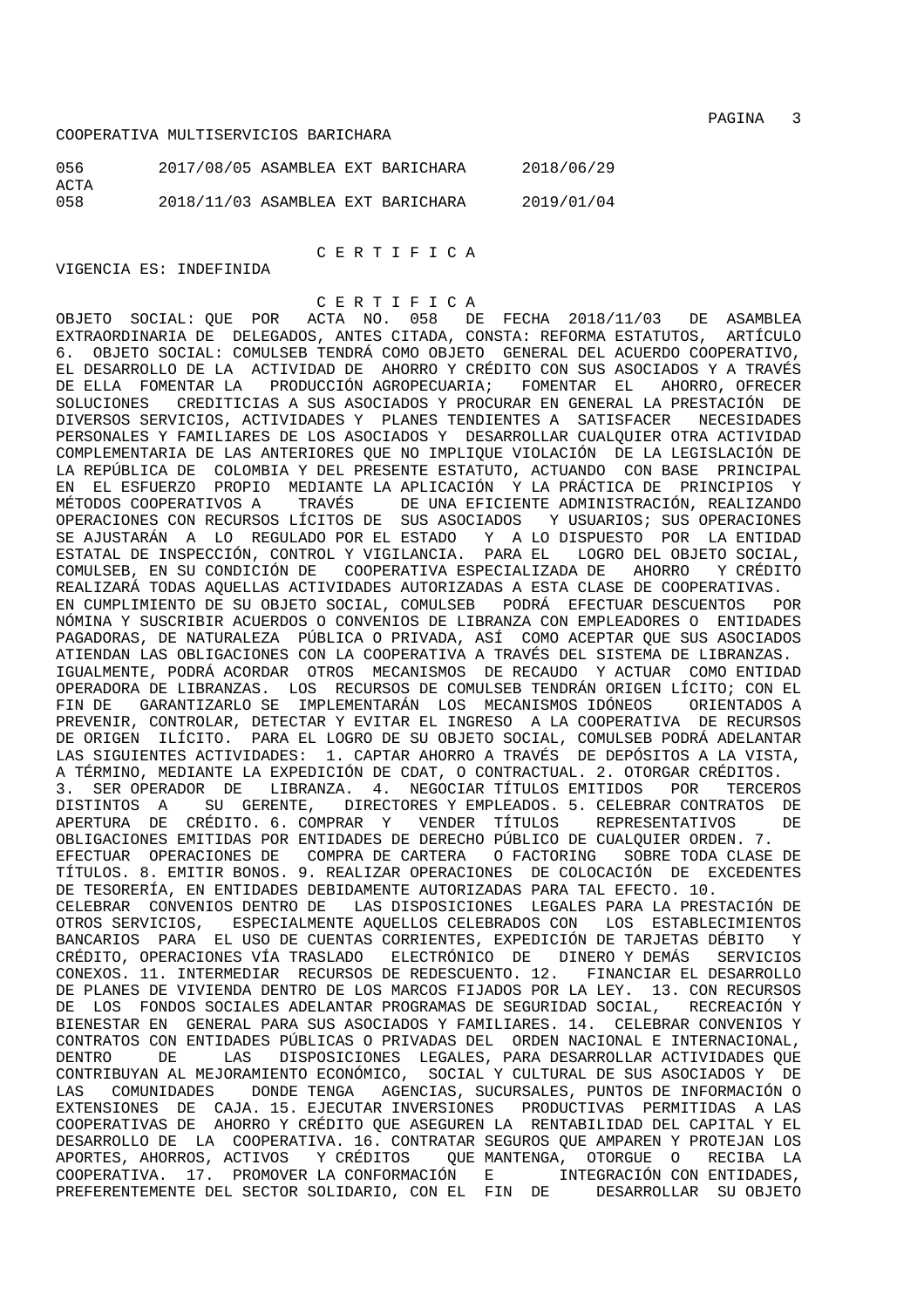PAGINA 4

#### COOPERATIVA MULTISERVICIOS BARICHARA

SOCIAL. 18. PROMOVER, PARTICIPAR O CONSTITUIR, A NIVEL NACIONAL E INTERNACIONAL, EMPRESAS ASOCIATIVAS SOLIDARIAS, FUNDACIONES, CORPORACIONES CIVILES, INSTITUCIONES AUXILIARES DEL COOPERATIVISMO O EMPRESAS DE OTRA NATURALEZA JURÍDICA, CON ASOCIADOS O CON TERCEROS. 19. CELEBRAR TODA CLASE DE ACTOS, CONTRATOS, OPERACIONES Y NEGOCIOS JURÍDICOS, ASÍ COMO LOS DEMÁS CONVENIOS QUE SE RELACIONEN DIRECTAMENTE CON EL DESARROLLO DE SUS ACTIVIDADES Y SERVICIOS. 20. ARRENDAR SUS BIENES INMUEBLES PROPIOS A TERCEROS Y ADQUIRIR, TOMAR EN ARRENDAMIENTO O ENAJENAR LOS QUE REQUIERA PARA LA PRESTACIÓN DE SUS SERVICIOS Y EL DESARROLLO DEL OBJETO SOCIAL. 21. EJECUTAR LAS DEMÁS ACTIVIDADES COMPLEMENTARIAS DE LAS ANTERIORES Y DESTINADAS A CUMPLIR LOS OBJETIVOS GENERALES DE COMULSEB. PARÁGRAFO 1. LAS ACTIVIDADES ECONÓMICAS, DE EDUCACIÓN, SALUD, RECREACIÓN, SOCIALES Y CULTURALES CONEXAS O COMPLEMENTARIAS DE LAS ANTERIORES, DESTINADAS A SATISFACER LAS NECESIDADES DE SUS ASOCIADOS DENTRO DE SU OBJETO SOCIAL, SE ADELANTARÁN SIEMPRE Y CUANDO SEAN LÍCITAS Y PERMITIDAS POR LA LEGISLACIÓN VIGENTE Y EL PRESENTE ESTATUTO. LOS SERVICIOS SERÁN PRESTADOS POR PERSONAS NATURALES O JURÍDICAS ESPECIALIZADAS Y DEBIDAMENTE AUTORIZADAS PARA TAL FIN. PARÁGRAFO 2. EN TODO CASO, EN LA PRESTACIÓN DE LOS SERVICIOS QUE NO SEAN DE CRÉDITO, LA COOPERATIVA NO UTILIZARÁ RECURSOS PROVENIENTES DE DEPÓSITOS DE AHORRO Y DEMÁS CAPTADOS EN EL EJERCICIO DE LA ACTIVIDAD FINANCIERA.

C E R T I F I C A

PATRIMONIO: QUE POR ACTA NRO. 056 DEL 2017/08/05 DE ASAMBLEA EXTRAORDINARIA DE DELEGADOS, ANTES CITADA CONSTA LA REFORMA: ART. 78. APORTES SOCIALES MINIMOS: EL CAPITAL SOCIAL PAGADO MÍNIMO E IRREDUCIBLE SERÁ DE SEIS MIL (6.000) SALARIOS MINIMOS MENSUALES LEGALES VIGENTES.

C E R T I F I C A

REPRESENTANTE LEGAL: QUE POR ACTA NO. 058 DE FECHA 2018/11/03 DE ASAMBLEA EXTRAORDINARIA DE DELEGADOS, ANTES CITADA, CONSTA: REFORMA ESTATUTOS, ART. 63. GERENTE: EL GERENTE GENERAL ES EL REPRESENTANTE LEGAL DE COMULSEB, PRINCIPAL EJECUTOR DE LAS DECISIONES DE LA ASAMBLEA GENERAL Y DEL CONSEJO DE ADMINISTRACION Y SUPERIOR DE TODOS LOS EMPLEADOS. ART. 64. GERENTE SUPLENTE. EL CONSEJO DE ADMINISTRACION ELEGIRA DENTRO DE LOS EMPLEADOS DE LA ENTIDAD UN GERENTE SUPLENTE, QUE REEMPLAZARA GERENTE EN SUS AUSENCIAS ABSOLUTAS, TEMPORALES O ACCIDENTALES PREVIA AUTORIZACION POR ESCRITO POR PARTE DEL GERENTE EN LOS DOS ULTIMOS EVENTOS, O EN EL CASO DE SU AUSENCIA ABSOLUTA, POR ACTA DEL CONSEJO DE ADMINISTRACION.

 C E R T I F I C A QUE POR ACTA No 1024 DE 2020/08/03 DE CONSEJO DE ADMON EXTRAORDINARIA INSCRITA EN ESTA CAMARA DE COMERCIO EL 2020/09/17 BAJO EL No 9415 DEL LIBRO 3, CONSTA: CARGO NOMBRE GERENTE FIGUEROA LOPEZ PABLO ALBERTO DOC. IDENT. C.C. 91391127 QUE POR ACTA No 1057 DE 2021/04/29 DE CONSEJO DE ADMINISTRACION INSCRITA EN ESTA CAMARA DE COMERCIO EL 2021/08/30 BAJO EL No 10016 DEL LIBRO 3, CONSTA: CARGO CARGO CARGO CARGO CARGO CARGO CARGO CARGO CARGO CARGO CARGO CARGO CARGO CARGO CARGO CARGO CARGO CARGO CA GERENTE SUPLENTE CHAPARRO REYES CONSUELO DOC. IDENT. C.C. 32727157

#### C E R T I F I C A

FACULTADES DEL REPRESENTANTE LEGAL: QUE POR ACTA NO. 058 DE FECHA 2018/11/03 DE ASAMBLEA EXTRAORDINARIA DE DELEGADOS, ANTES CITADA, CONSTA: REFORMA ESTATUTOS, ART. 67. FUNCIONES DEL GERENTE: SERAN FUNCIONES DEL GERENTE: 1. EJECUTAR LAS DECISIONES, ACUERDOS Y ORIENTACIONES DE LA ASAMBLEA GENERAL Y DEL CONSEJO DE ADMINISTRACIÓN Y ORGANIZAR Y DIRIGIR LA PRESTACIÓN DE LOS SERVICIOS DE ACUERDO CON EL ESTATUTO Y LOS REGLAMENTOS DE COMULSEB. 2. PROPONER LAS POLÍTICAS ADMINISTRATIVAS DE LA COOPERATIVA, LOS PROGRAMAS DE DESARROLLO Y PREPARAR LOS PROYECTOS Y PRESUPUESTOS QUE SERÁN SOMETIDOS A CONSIDERACIÓN DEL CONSEJO DE ADMINISTRACIÓN. 3. ATENDER LAS RELACIONES PÚBLICAS DE COMULSEB EN ESPECIAL CON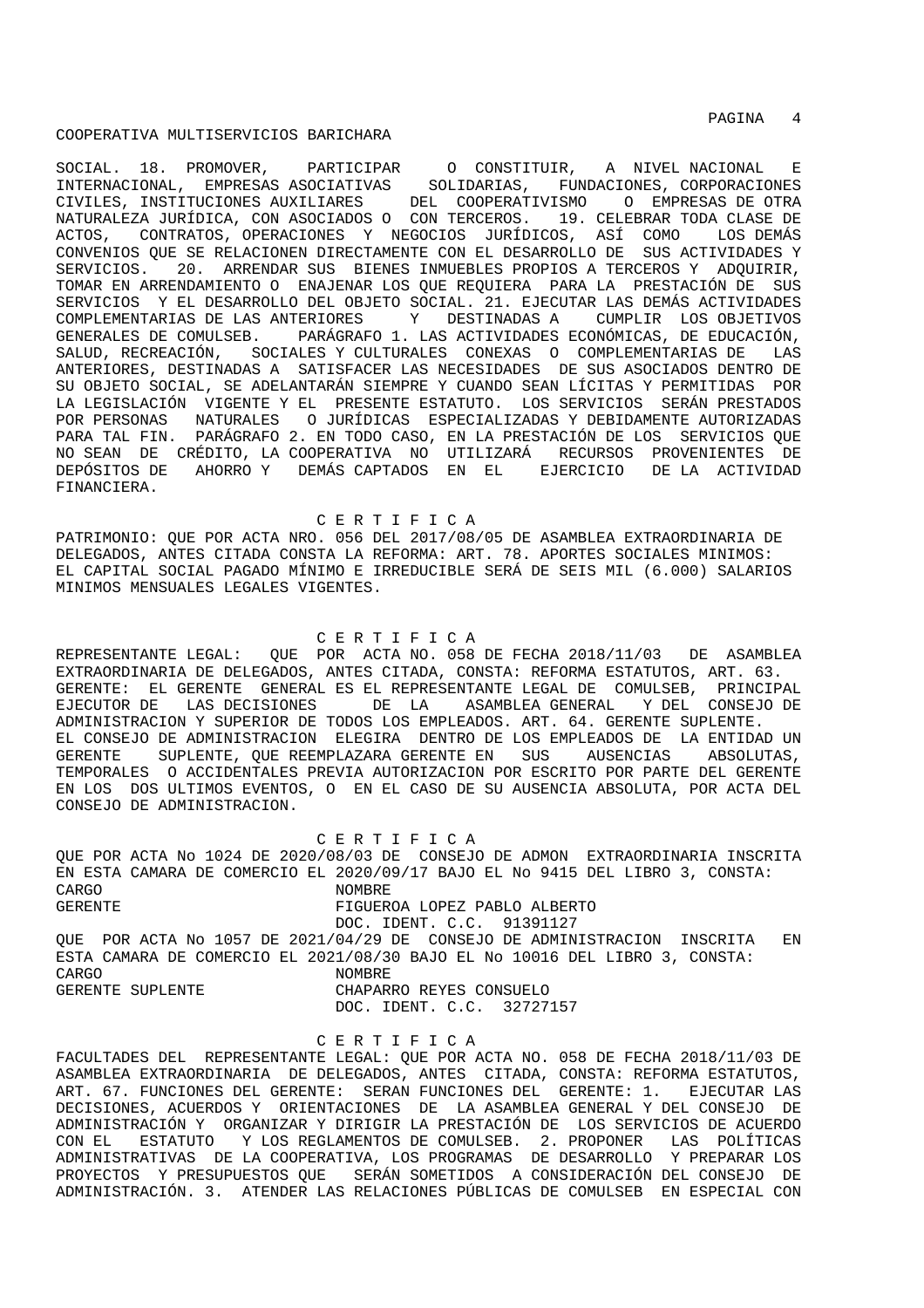LAS ENTIDADES DEL SECTOR OFICIAL, FINANCIERO, COOPERATIVO Y EL SECTOR SOCIAL EN GENERAL. 4. PROCURAR QUE LOS ASOCIADOS RECIBAN INFORMACIÓN OPORTUNA SOBRE LOS SERVICIOS Y DEMÁS ASUNTOS DE INTERÉS Y MANTENER PERMANENTE COMUNICACIÓN CON ELLOS. 5. CELEBRAR CONTRATOS Y TODO TIPO DE NEGOCIOS DENTRO DEL GIRO ORDINARIO DE LAS ACTIVIDADES DE LA COOPERATIVA Y EN LA CUANTÍA DE LAS ATRIBUCIONES PERMANENTES PREVISTAS EN EL PRESENTE ESTATUTO. 6. CELEBRAR, PREVIA AUTORIZACIÓN EXPRESA DEL CONSEJO DE ADMINISTRACIÓN, LOS CONTRATOS RELACIONADOS CON LA ADQUISICIÓN, VENTA Y CONSTITUCIÓN DE GARANTÍAS REALES SOBRE INMUEBLES, O ESPECÍFICAS SOBRE OTROS BIENES Y CUANDO EL MONTO DE LOS CONTRATOS EXCEDAN LAS FACULTADES OTORGADAS. 7. EJERCER POR SÍ MISMO O MEDIANTE APODERADO ESPECIAL, LA REPRESENTACIÓN JUDICIAL O EXTRAJUDICIAL DE LA COOPERATIVA. 8. ORDENAR LOS GASTOS ORDINARIOS Y EXTRAORDINARIOS DE ACUERDO CON EL PRESUPUESTO Y LAS FACULTADES ESPECIALES QUE PARA EL EFECTO SE LE OTORGUEN POR PARTE DEL CONSEJO DE ADMINISTRACIÓN. 9. NOMBRAR, TRASLADAR O DESPEDIR A LOS EMPLEADOS O TRABAJADORES DE COMULSEB DE CONFORMIDAD CON EL PRESUPUESTO DE LA PLANTA DE PERSONAL, LOS REGLAMENTOS ESPECIALES Y CON SUJECIÓN A LAS NORMAS LABORALES VIGENTES Y APLICAR U ORDENAR LAS SANCIONES DISCIPLINARIAS A QUIENES HAYA LUGAR LEGALES. 10. EJECUTAR LAS SANCIONES DISCIPLINARIAS QUE LE CORRESPONDA APLICAR COMO MÁXIMO DIRECTOR EJECUTIVO Y LAS QUE EXPRESAMENTE LE DETERMINEN LOS REGLAMENTOS. 11. RENDIR PERIÓDICAMENTE AL CONSEJO DE ADMINISTRACIÓN INFORMES RELATIVOS AL FUNCIONAMIENTO DE LA COOPERATIVA. 12. FIRMAR LOS CONTRATOS Y HACER CUMPLIR LAS CLÁUSULAS ESTIPULADAS EN LOS MISMOS. 13. PRESENTAR AL CONSEJO DE ADMINISTRACIÓN LOS ESTADOS FINANCIEROS Y EL PROYECTO DE DISTRIBUCIÓN DE EXCEDENTES, PARA SU ESTUDIO Y PRESENTACIÓN A LA ASAMBLEA GENERAL. 14. SUPERVISAR EL TRABAJO DE LOS FUNCIONARIOS DE LA ENTIDAD. 15. PRESENTAR AL CONSEJO DE ADMINISTRACIÓN PARA SU ESTUDIO Y APROBACIÓN EL PROYECTO DE PRESUPUESTO DE INGRESOS Y EGRESOS. 16. DECIDIR SOBRE EL INGRESO Y RETIRO DE ASOCIADOS, DE ACUERDO CON LA RESPECTIVA DELEGACIÓN REALIZADA POR EL CONSEJO DE ADMINISTRACIÓN. 17. EJERCER, LAS SIGUIENTES FUNCIONES RELACIONADAS CON EL SISTEMA DE ADMINISTRACIÓN DEL RIESGO DE LAVADO DE ACTIVOS Y LA FINANCIACIÓN DEL TERRORISMO (SARLAFT): A. SOMETER A APROBACIÓN DEL CONSEJO DE ADMINISTRACIÓN, EN COORDINACIÓN CON EL OFICIAL DE CUMPLIMIENTO, EL MANUAL DE PROCEDIMIENTOS DEL SARLAFT Y SUS ACTUALIZACIONES. B. VERIFICAR QUE LOS PROCEDIMIENTOS ESTABLECIDOS DESARROLLEN LAS POLÍTICAS APROBADAS POR EL CONSEJO DE ADMINISTRACIÓN. C. DISPONER DE LOS RECURSOS TÉCNICOS Y HUMANOS PARA IMPLEMENTAR Y MANTENER EN FUNCIONAMIENTO EL SARLAFT, SEGÚN LA APROBACIÓN IMPARTIDA POR EL CONSEJO DE ADMINISTRACIÓN. D. BRINDAR EL APOYO QUE REQUIERA EL OFICIAL DE CUMPLIMIENTO. E. COORDINAR Y PROGRAMAR LOS PLANES DE CAPACITACIÓN SOBRE EL SARLAFT DIRIGIDO A TODAS LAS ÁREAS Y FUNCIONARIOS DE LA COOPERATIVA, INCLUYENDO EL CONSEJO DE ADMINISTRACIÓN, LA REVISORÍA FISCAL Y LA JUNTA DE VIGILANCIA. F. VERIFICAR-LA ADOPCIÓN-Y-<br>FUNCIONAMIENTO-DE LOS PROCEDIMIENTOS DEFINIDOS - PARA EL - ADECUADO-MANEJO, FUNCIONAMIENTO DE LOS PROCEDIMIENTOS DEFINIDOS CONSERVACIÓN Y ARCHIVO DE LOS DOCUMENTOS Y REPORTES RELACIONADOS CON EL SARLAFT, Y GARANTIZAR LA CONFIDENCIALIDAD DE DICHA INFORMACIÓN. 18. LAS DEMÁS FUNCIONES PROPIAS DE SU CARGO Y LAS QUE ESPECÍFICAMENTE LE SEÑALE EL CONSEJO DE ADMINISTRACIÓN O LA ASAMBLEA. PARAGRAFO: LAS FUNCIONES DEL GERENTE QUE HACEN RELACION A LA EJECUCION DE LAS ACTIVIDADES DE LA COOPERATIVA, LAS DESEMPEÑARA ESTE POR SI O MEDIANTE DELEGACION EN LOS EMPLEACLOS Y DEMAS EMPLEADOS DE LA ENTIDAD.

C E R T I F I C A

CONSEJO DE ADMINISTRACION: QUE POR ACTA No 061 DE 2020/09/19 DE ASAMBLEA DE DELEGADOS INSCRITA EN ESTA CAMARA DE COMERCIO EL 2021/03/02 BAJO EL No 9563 DEL LIBRO 3, CONSTA: P R I N C I P A L E S

|           | BUENO BALLESTEROS LUCRECIA      |          | C.C. 27987724   |
|-----------|---------------------------------|----------|-----------------|
|           | LOPEZ RODRIGUEZ REYNALDO        |          | C.C. 1098723503 |
|           | SIN ACEPTACIÓN                  | C.C. 2   |                 |
|           | SIN ACEPTACIÓN                  | $C.C.$ 3 |                 |
|           | ORTIZ AYALA WILSON              |          | C.C. 91390689   |
| SUPLENTES |                                 |          |                 |
|           | PEREZ BALLESTEROS MARCO ANTONIO |          | C.C. 13884427   |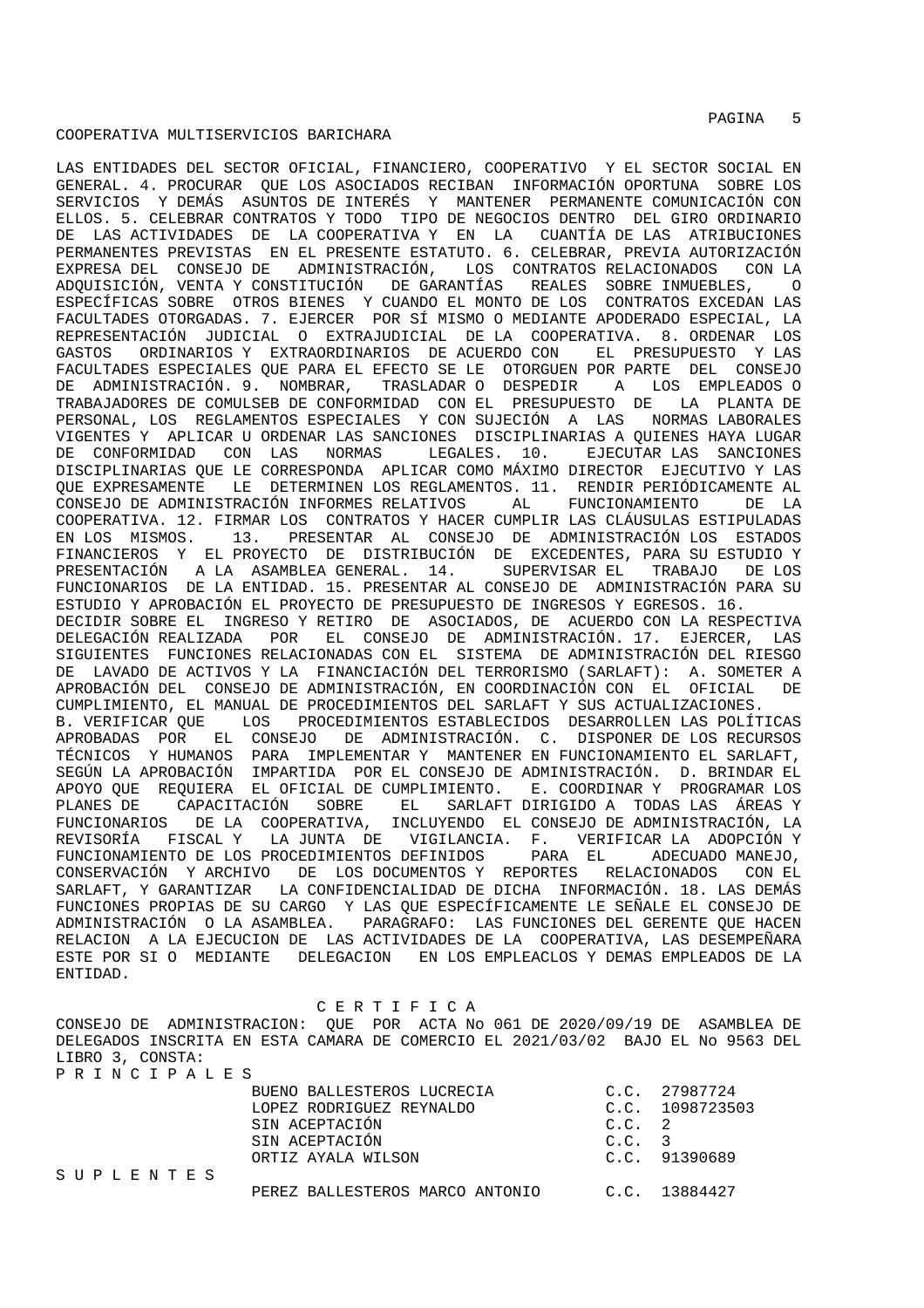CONSEJO DE ADMINISTRACION: QUE POR ACTA No 062 DE 2021/03/20 DE ASAMBLEA GENERAL DE ASOCIADOS INSCRITA EN ESTA CAMARA DE COMERCIO EL 2021/06/17 BAJO EL No 9885 DEL LIBRO 3, CONSTA: P R I N C I P A L E S

| SUPLENTES | MANTILLA PULIDO AMERICA<br>CARVAJAL CORREDOR CESAR EDUARDO                         | C.C. 41336475<br>C.C. 91391234                    |
|-----------|------------------------------------------------------------------------------------|---------------------------------------------------|
|           | LOZANO CHAPARRO LESLY MARCHERI<br>MEJIA PLATA MANUEL<br>TORRES MOGOLLON LUISA EMMA | C.C. 1098683866<br>C.C. 91066085<br>C.C. 27988375 |

#### C E R T I F I C A

QUE POR DOCUMENTO PRIVADO DE FECHA 2019/12/28, INSCRITO EN ESTA CÁMARA DE COMERCIO EL 2020/04/07 BAJO EL NO. 9139 DEL LIBRO 3, CONSTA: QUE PARA EFECTOS DE LA SENTENCIA C-621/03 DE LA CORTE CONSTITUCIONAL, LA SEÑORA MARÍA DOLORES PÉREZ GRANADOS, IDENTIFICADA CON CÉDULA DE CIUDADANIA NO.37.520.191, PRESENTÓ RENUNCIA AL CARGO QUE OCUPA COMO MIEMBRO PRINCIPAL DEL CONSEJO DE ADMNISTRACIÓN C E R T I F I C A

 QUE POR DOCUMENTO PRIVADO DE FECHA 2020/02/17, INSCRITO EN ESTA CÁMARA DE COMERCIO EL 2020/04/07 BAJO EL NO. 9140 DEL LIBRO 3, CONSTA: QUE PARA EFECTOS DE LA SENTENCIA C-621/03 DE LA CORTE CONSTITUCIONAL, EL SEÑOR ELIAS PINEDA CARVAJAL , IDENTIFICADO CON CC. 5.579.511 RENUNCIA AL CARGO QUE OCUPA COMO MIEMBRO DEL CONSEJO DE ADMINISTRACIÓN.

 C E R T I F I C A QUE POR DOCUMENTO PRIVADO DE FECHA 2020/07/29, INSCRITO EN ESTA CÁMARA DE COMERCIO EL 2020/08/06 BAJO EL NO. 9364 DEL LIBRO 3, CONSTA: QUE PARA EFECTOS DE LA SENTENCIA C-621/03 DE LA CORTE CONSTITUCIONAL, EL CONSEJO DE ADMINISTRACION ACEPTO LA RENUNCIA VERBAL EXPUESTA POR EL SEÑOR PABLO ALBERTO FIGUEROA LOPEZ AL CARGO QUE OCUPA COMO MIEMBRO DEL CONSEJO DE ADMINISTRACION. C E R T I F I C A

 QUE POR DOCUMENTO PRIVADO DE FECHA 2021/06/15, INSCRITO EN ESTA CÁMARA DE COMERCIO EL 2021/08/10 BAJO EL NO. 9993 DEL LIBRO 3, CONSTA: PARA EFECTOS DE LA SENTENCIA C-621/03 DE LA CORTE CONSTITUCIONAL, MEDIANTE DOCUMENTO PRIVADO FECHADO A 15 DE JUNIO DE 2.021, JENNY LORENA CHAPARRO SILVA IDENTIFICADA CON C.C. 37520727 PRESENTA RENUNCIA A SU CARGO COMO MIEMBRO PRINCIPAL DEL CONSEJO DE ADMINISTRACIÓN.

C E R T I F I C A

 QUE POR ACTA NO. 1065 DE FECHA 2021/05/31 DE CONSEJO DEL ADMON EXTRAORDINARIA, INSCRITA EN ESTA CÁMARA DE COMERCIO EL 2021/08/12 BAJO EL NO. 9996 DEL LIBRO 3, CONSTA: QUE PARA EFECTOS DE LA SENTENCIA C-621/03 DE LA CORTE CONSTITUCIONAL, EL CONSEJO DE ADMINISTRACION ACEPTO LA RENUNCIA DEL SEÑOR HENRY BOHORQUEZ SOSA AL CARGO QUE OCUPA COMO MIEMBRO DEL CONSEJO DE ADMINISTRACION.

C E R T I F I C A

 QUE POR DOCUMENTO PRIVADO DE FECHA 2021/10/14 , INSCRITO EN ESTA CÁMARA DE COMERCIO EL 2021/11/22 BAJO EL NO. 10112 DEL LIBRO 3, CONSTA: QUE PARA EFECTOS DE LA SENTENCIA C-621/03 DE LA CORTE CONSTITUCIONAL, MEDIANTE DOCUMENTO PRIVADO EL SEÑOR CESAR EDUARDO CARVAJAL CORREDOR, IDENTIFICADO CON CÉDULA DE CIUDADANIA NO.91.391.234, PRESENTO RENUNCIA AL CARGO QUE OCUPA COMO MIEMBRO PRINCIPAL DEL CONSEJO DE ADMINISTRACIÓN.

C E R T I F I C A

OTROS NOMBRAMIENTOS: QUE POR ACTA No 061 DE 2020/09/19 DE ASAMBLEA DE DELEGADOS INSCRITA EN ESTA CAMARA DE COMERCIO EL 2021/03/02 BAJO EL No 9564 DEL LIBRO 3, CONSTA: REVISOR FISCAL PRINCIPAL A&G AUDITORIA Y GESTION S.A.S. NIT 900498302-1 OTROS NOMBRAMIENTOS: QUE POR ACTA No 062 DE 2021/03/20 DE ASAMBLEA DE DELEGADOS INSCRITA EN ESTA CAMARA DE COMERCIO EL 2021/08/05 BAJO EL No 9987 DEL LIBRO 3, CONSTA: REVISOR FISCAL SUPLENTE M&S S.A.S. NIT 804016287-3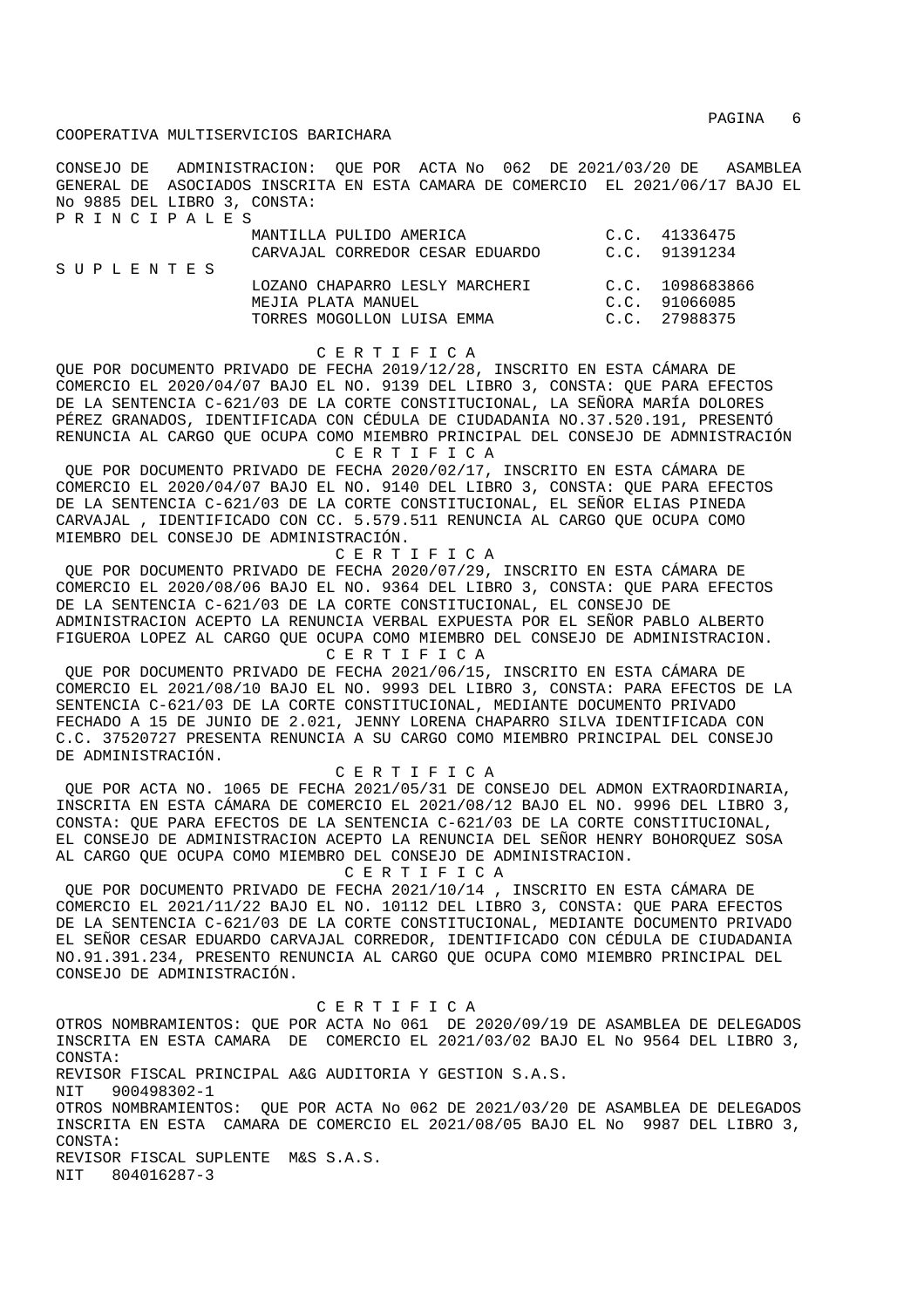PAGINA 7

COOPERATIVA MULTISERVICIOS BARICHARA

C E R T I F I C A

QUE POR DOCUMENTO PRIVADO DE FECHA 2021/02/19, INSCRITO EN ESTA CAMARA DE COMERCIO EL 2021/03/02 BAJO EL NUMERO 9565 DEL LIBRO 3, CONSTA: LA FIRMA A&G AUDITORIA Y GESTION S.A.S. DESIGNA COMO REVISOR FISCAL PRINCIPAL AL SEÑOR JOSE JAIR GONZALEZ GAMBA, IDENTIFICADO CON C.C. 91.068.948 Y T.P. 63055-T Y COMO REVISOR FISCAL SUPLENTE A LA SEÑORA MARIA NATALIA URREA CASTRO, IDENTIFICADO CON C.C. 1.100.959.529 Y T.P. NO. 204035-T

> C E R T I F I C A CIIU-CODIFICACION ACTIVIDAD ECONOMICA

ACTIVIDAD PRINCIPAL : 6492 ACTIVIDADES FINANCIERAS DE FONDOS DE EMPLEADOS Y OTRAS FORMAS ASOCIATIVAS DEL SECTOR SOLIDARIO

C E R T I F I C A

QUE LA ENTIDAD SE ENCUENTRA SOMETIDA A LA INSPECCION, VIGILANCIA Y CONTROL DE LA SUPERINTENDENCIA DE ECONOMIA SOLIDARIA EN CONSECUENCIA ESTA OBLIGADA A CUMPLIR CON LAS NORMAS QUE RIGEN ESTA CLASE DE ENTIDADES.

NO APARECE INSCRIPCION POSTERIOR DE DOCUMENTOS QUE MODIFIQUE LO ANTES ENUNCIADO

EXPEDIDO EN BUCARAMANGA, A 2022/03/24 08:50:03 - REFERENCIA OPERACION 10350257

-------------------------------------------------------------------------------- LOS ACTOS DE REGISTRO AQUÍ CERTIFICADOS QUEDAN EN FIRME DIEZ DÍAS HÁBILES | DESPUÉS DE LA FECHA DE INSCRIPCIÓN, SIEMPRE QUE, DENTRO DE DICHO TERMINO, NO| | SEAN OBJETO DE LOS RECURSOS DE REPOSICIÓN ANTE ESTA ENTIDAD, Y / O | DE APELACIÓN ANTE LA SUPERINTENDENCIA DE INDUSTRIA Y COMERCIO.

| | | PARA EFECTOS DEL CÓMPUTO DE LOS TÉRMINOS LOS SÁBADOS NO SON DÍAS HÁBILES EN | LA CÁMARA DE COMERCIO DE BUCARAMANGA. | |

| EL PRESENTE CERTIFICADO NO CONSTITUYE CONCEPTOS FAVORABLES DE USO DE SUELO, | | NORMAS SANITARIAS Y DE SEGURIDAD. | --------------------------------------------------------------------------------

--------------------------------------------------------------------------------

## | I M P O R T A N T E |

EL REGISTRO ANTE LAS CAMARAS DE COMERCIO NO CONSTITUYE APROBACION DE ESTATUTOS. (ART.636 CODIGO CIVIL). LA PERSONA JURIDICA DE QUE TRATA ESTE CERTIFICADO SE ENCUENTRA SUJETA A LA INSPECCION, VIGILANCIA Y CONTROL DE LAS AUTORIDADES QUE EJERCEN ESTA FUNCION, POR LO TANTO DEBERA PRESENTAR ANTE LA AUTORIDAD CORRESPONDIENTE | EL CERTIFICADO DE REGISTRO RESPECTIVO, EXPEDIDO POR LA CAMARA DE COMERCIO, | | DENTRO DE LOS 10 DIAS HABILES SIGUIENTES A LA FECHA DE INSCRIPCION, MAS EL | | TERMINO DE LA DISTANCIA CUANDO EL DOMICILIO DE LA PERSONA JURIDICA SIN ANIMO | DE LUCRO QUE SE REGISTRA ES DIFERENTE AL DE LA CAMARA DE COMERCIO QUE LE | CORRESPONDE. EN EL CASO DE REFORMAS ESTATUTARIAS ADEMAS SE ALLEGARA COPIA | DE LOS ESTATUTOS. | TODA AUTORIZACION, PERMISO, LICENCIA O RECONOCIMIENTO DE CARACTER OFICIAL, | SE TRAMITARA CON POSTERIORIDAD A LA INSCRIPCION DE LAS PERSONAS JURIDICAS SIN ANIMO DE LUCRO EN LA RESPECTIVA CAMARA DE COMERCIO.

--------------------------------------------------------------------------------